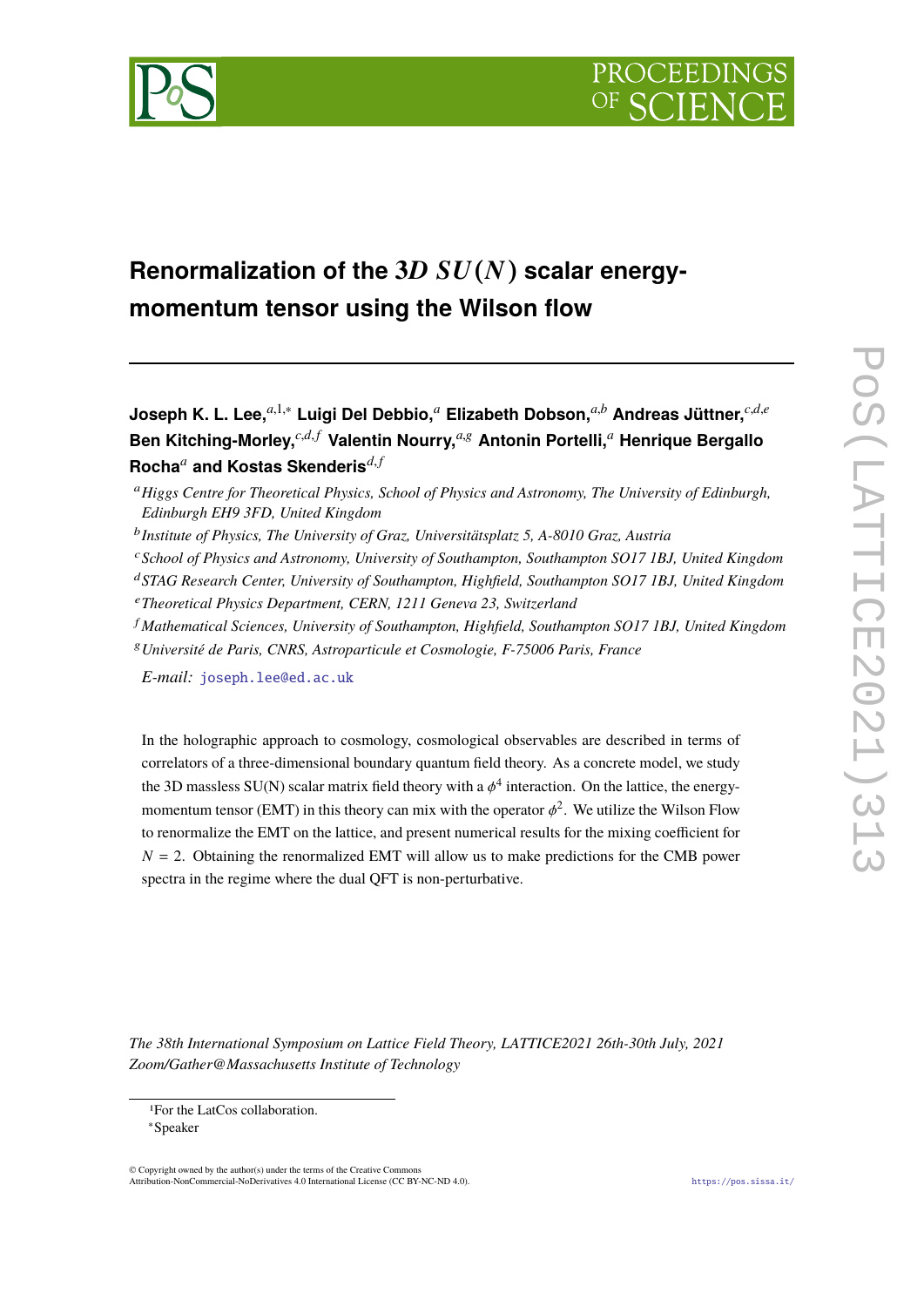# **1. Introduction**

The energy-momentum tensor (EMT) plays a fundamental role in quantum field theories, by virtue of being the collection of Noether currents related to space-time symmetries. Our main motivation for studying the EMT comes from the application of holography to cosmology [\[1\]](#page-8-0). In this holographic approach, cosmological observables, such as the cosmic microwave background (CMB) power spectra, can be described in terms of correlators of the EMT of a dual three-dimensional quantum field theory (QFT) with no gravity.

This proceeding summarizes the work in [\[2\]](#page-8-1). In this paper, we are interested in renormalizing the EMT of the simplest version of the holographic dual theories, which is the class of 3*d* massless scalar QFTs with  $\phi$  in the adjoin of  $SU(N)$  and a  $\phi^4$  interaction.

## **2. Scalar Action**

The theory under consideration is a three-dimensional Euclidean scalar  $\mathfrak{su}(N)$  valued  $\phi^4$  theory,

$$
S[\phi] = \frac{a^3 N}{g} \sum_{x \in \Lambda^3} \text{Tr} \left[ \sum_{\mu} \left( \delta_{\mu} \phi(x) \right)^2 + (m^2 - m_c^2) \phi(x)^2 + \phi(x)^4 \right] \tag{1}
$$

with fields  $\phi_i^j$  $j_i(x) = \phi^a(x) (T^a)_i^j$ <sup>j</sup>, where  $\phi^a(x)$  is real, and  $T^a$  are the generators of  $SU(N)$ . Here  $\delta_\mu$ <br>converted defined by  $\delta_n A(x) = a^{-1} [A(x + a^2), A(x)]$ , where  $\hat{a}$  is the is the forward finite difference operator defined by,  $\delta_{\mu}\phi(x) = a^{-1} [\phi(x + a\hat{\mu}) - \phi(x)]$ , where  $\hat{\mu}$  is the unit vector in direction  $\mu$ ,  $\Delta^3$  is a lettice with which computer containing  $\Delta^3$  points (with periodic unit vector in direction  $\mu$ ,  $\Lambda^3$  is a lattice with cubic geometry containing  $N_L^3$ <br>houndary conditions) and a the lattice gracing, a is the 4<sup>4</sup> equaling constant  $\int_L^3$  points (with periodic boundary conditions), and *a* the lattice spacing. g is the  $\phi^4$  coupling constant with mass dimension one (which does not renormalize),  $m^2$  is the bare mass. Since the mass of the theory renormalizes additively, we include the mass counterterm, or *critical mass m* 2  $c<sup>2</sup>(g)$ , *i.e.* the value of the bare mass such that the renormalized theory is massless. The critical masses for the ensembles simulated are determined in [\[3\]](#page-9-0) at two loops in lattice perturbation theory, as well as nonperturbatively by analyzing the finite-size scaling of the Binder cumulant. The relevant masses are summarized in table [1.](#page-1-0)

| ag  | One loop   | Two loop   | Nonperturbative  |
|-----|------------|------------|------------------|
| 0.1 | $-0.03159$ | $-0.03125$ | $-0.0313408(38)$ |
| 0.2 | $-0.06318$ | $-0.06194$ | $-0.0622974(98)$ |
| 0.3 | $-0.09477$ | $-0.09208$ | $-0.092935(16)$  |

<span id="page-1-0"></span>**Table 1:** The critical masses  $(am_c)^2$  in the infinite volume limit are calculated at NLO in lattice perturbation theory, as well as nonperturbatively in [\[3\]](#page-9-0), which are listed for each 't Hooft coupling *a*g. These are used in the later global fit to obtain  $c_3$  in the massless limit.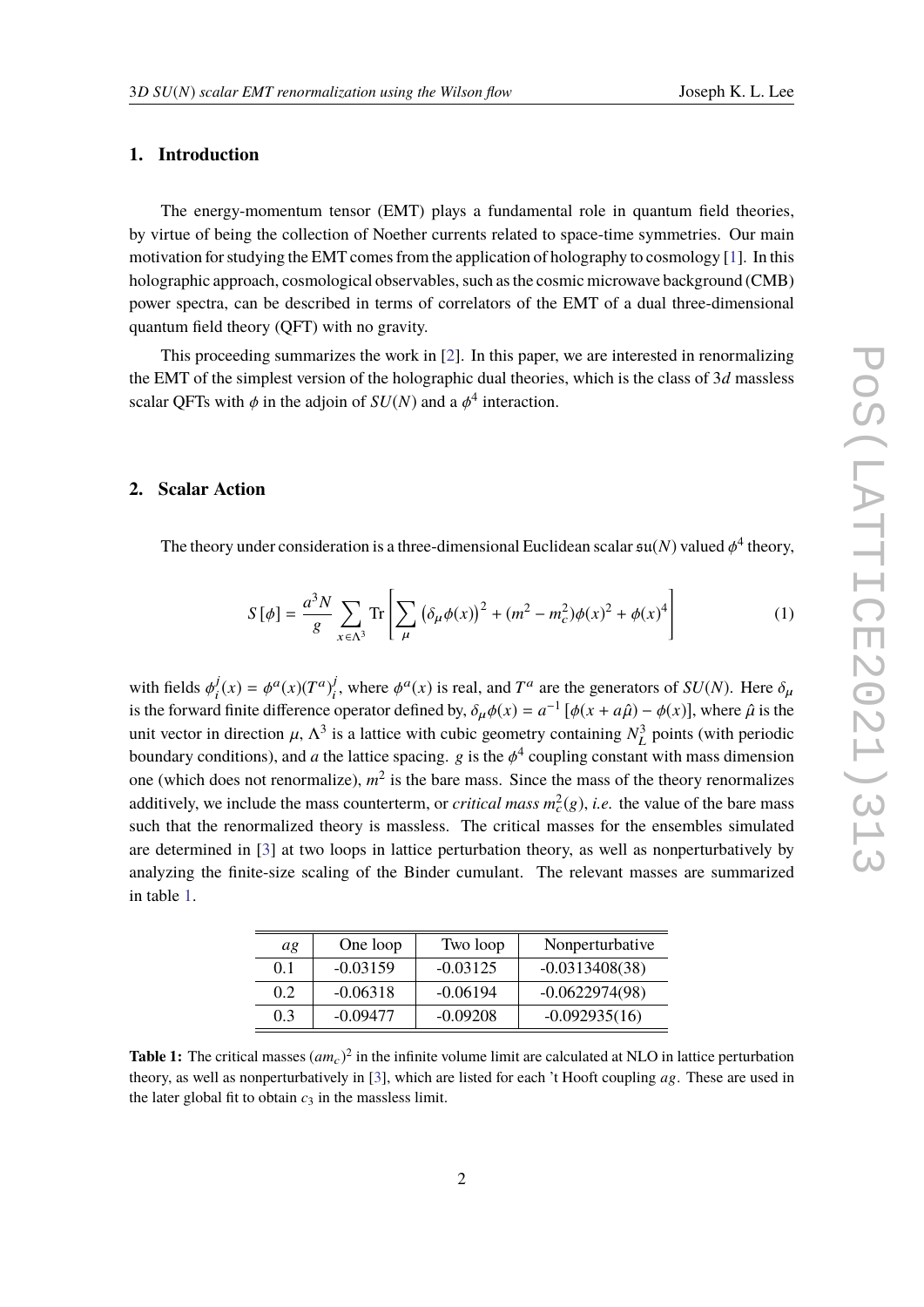#### **3. Energy-momentum tensor**

In the continuum theory, the energy-momentum tensor  $T_{\mu\nu}$  is defined as the conserved current of space-time symmetries. For our scalar *SU*(*N*) theory, it is given by

$$
T_{\mu\nu} = \frac{N}{g} \text{Tr} \left\{ 2(\partial_{\mu}\phi)(\partial_{\nu}\phi) - \delta_{\mu\nu} \left[ \sum_{\rho} (\partial_{\rho}\phi)^2 + (m^2 - m_c^2)\phi^2 + \phi^4 \right] + \xi \left( \delta_{\mu\nu} \sum_{\rho} (\partial_{\rho}\phi)^2 - (\partial_{\mu}\phi)(\partial_{\nu}\phi) \right) \right\}
$$
(2)

Here the term multiplying  $\xi$  is the improvement term. In the continuum theory, due to translational invariance, the EMT satisfies Ward-Takahashi identities (WI) of the form

<span id="page-2-0"></span>
$$
\langle \partial^{\mu} T_{\mu\nu}(x) P(y) \rangle = -\langle \frac{\delta P(y)}{\delta \phi(x)} \partial_{\nu} \phi(x) \rangle \tag{3}
$$

where  $P(y)$  is any composite operator inserted at point y. If P is such that the right-hand side of eq. [\(3\)](#page-2-0) is finite for separated points  $x \neq y$ , the left-hand side correlation function, which contains the divergence of the EMT, is finite up to contact terms. For this theory, it can be shown that the insertion of  $T_{\mu\nu}$  does not introduce new UV divergences. The improvement term is identically conserved and trivially satisfies eq. [\(3\)](#page-2-0). Therefore  $\xi$  will be set to 0 for the remainder of the text.

On the lattice, the continuous translational symmetry is broken into the discrete subgroup of lattice translations; because of this a naïve discretization of the EMT on the lattice,

$$
T_{\mu\nu}^0 = \frac{N}{g} \operatorname{Tr} \left\{ 2(\bar{\delta}_{\mu}\phi)(\bar{\delta}_{\nu}\phi) - \delta_{\mu\nu} \left[ \sum_{\rho} (\bar{\delta}_{\rho}\phi)^2 + (m^2 - m_c^2)\phi^2 + \phi^4 \right] \right\},\tag{4}
$$

which is obtained by replacing the partial derivatives  $\partial_{\mu}\phi(x)$  with the central finite difference  $\overline{\delta}_{\mu}\phi(x) = \frac{1}{2a}$  $\frac{1}{2a} [\phi(x + a\hat{\mu}) - \phi(x - a\hat{\mu})]$  (this is chosen in order to obtain a Hermitian EMT), does not satisfy the WI eq. [\(3\)](#page-2-0). Now, the WI on the lattice includes an additional term [\[4\]](#page-9-1),

$$
\langle \bar{\delta}^{\mu} T^{0}_{\mu\nu}(x) P(y) \rangle = -\left\langle \frac{\bar{\delta} P(y)}{\bar{\delta} \phi(x)} \bar{\delta}_{\nu} \phi(x) \right\rangle + \langle X_{\nu}(x) P(y) \rangle. \tag{5}
$$

Here  $\frac{\delta P(y)}{\delta t(x)}$  is obtained by replacing the fields and derivatives in the continuum functional derivative  $\overline{\delta}\phi(x)$  $\frac{\delta P(y)}{\delta \phi(x)}$  with their lattice counterparts, and  $X_y$  is an operator proportional to  $a^2$ , which classically van-<br>ishes in the continuum limit. However, redictive corrections cause the expectation value  $\langle Y(x)P(y) \rangle$ ishes in the continuum limit. However, radiative corrections cause the expectation value  $\langle X_{\nu}(x)P(y)\rangle$ to produce a linearly  $a^{-1}$  divergent contribution to the WI. Therefore, the naïvely discretized EMT will not reproduce the continuum WI when the regulator is removed;  $T_{\mu\nu}$  has to be renormalized by adjusting the coefficients of a linear combination of lower-dimensional operators which satisfy the same symmetries.

In three dimensions, dimensional counting indicates that divergent mixing can only occur with  $O_3 = \delta_{\mu\nu}$  Tr  $\phi^2$ . The *renormalized EMT* on the lattice can therefore be defined as an operator mixing,

<span id="page-2-1"></span>
$$
T_{\mu\nu}^R = T_{\mu\nu}^0 - c_3 \delta_{\mu\nu} \frac{N}{a} \operatorname{Tr} \phi^2.
$$
 (6)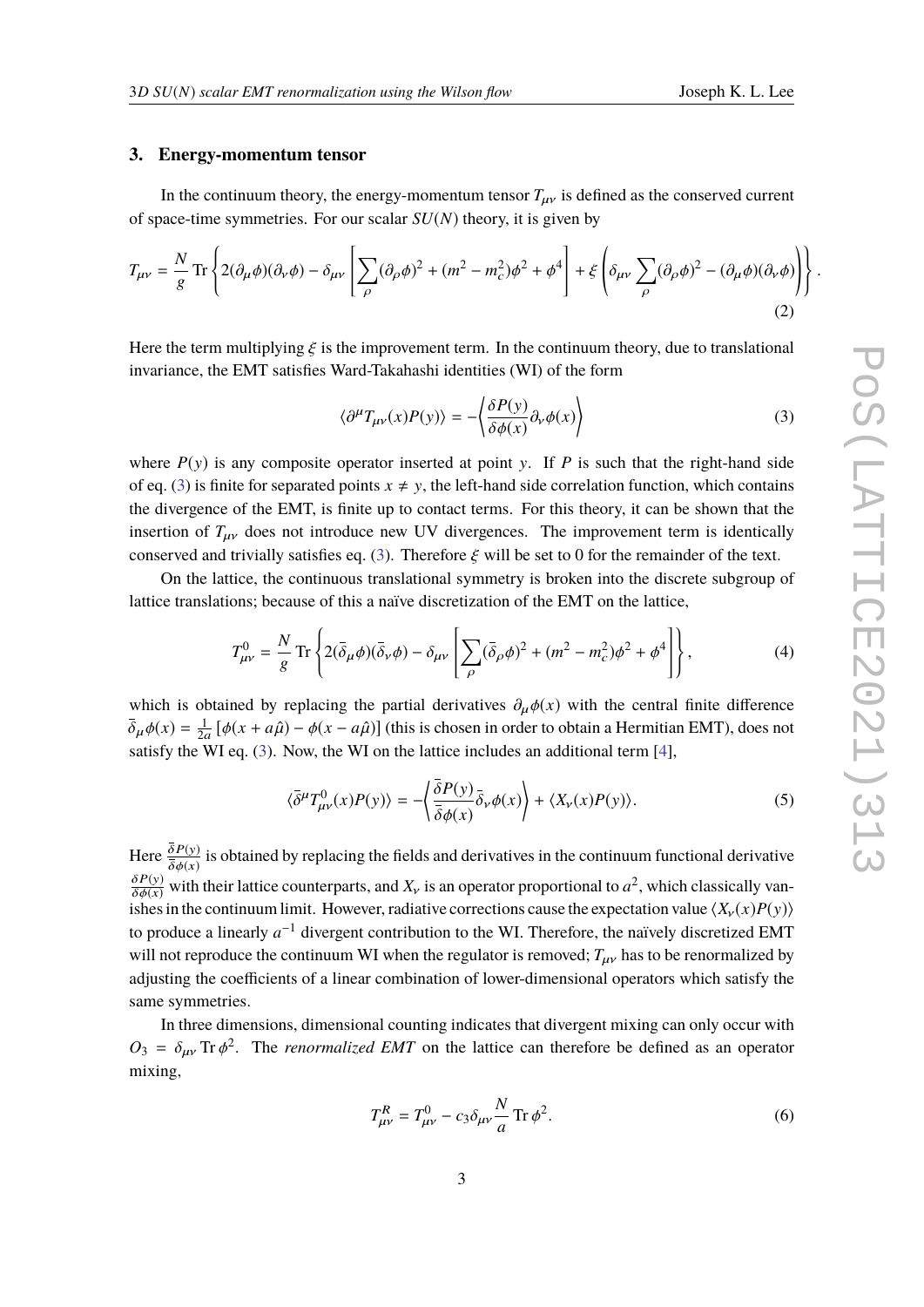The coefficient  $c_3$  has to be tuned to satisfy the continuum WI up to discretization effects when the regulator is removed.

At leading order (LO)  $O(g)$  (i.e. one loop) in lattice perturbation theory,  $c_3$  is shown to be

$$
c_3^{1 \text{ loop}} = \left(2 - \frac{3}{N^2}\right) \left(\frac{6Z_0 - 1}{12}\right),\tag{7}
$$

<span id="page-3-1"></span><span id="page-3-0"></span>
$$
Z_0 = a \int_{-\frac{\pi}{a}}^{\frac{\pi}{a}} \frac{d^3 k}{(2\pi)^3} \frac{1}{\hat{k}^2} = 0.252731...,
$$
 (8)

for lattice momentum  $\hat{k} = \frac{2}{a}$  $\frac{2}{a}$  sin(*ka*/2). By determining the value of  $c_3$  nonperturbatively, we are able to renormalize the EMT on the lattice.

Before discussing the strategy to obtain the value of  $c_3$  nonperturbatively, we define an EMT correlator which will be useful in our analysis. Consider the momentum-space two-point correlator,

$$
C_{\mu\nu}^0(q) = \frac{N}{g} \left\langle T_{\mu\nu}^0(-q) \operatorname{Tr} \phi^2(q) \right\rangle = \frac{N}{g} a^3 \sum_{x \in \Lambda} e^{-iq \cdot x} \langle T_{\mu\nu}^0(x) \operatorname{Tr} \phi^2(0) \rangle. \tag{9}
$$

This can be decomposed into three components,

$$
C_{\mu\nu}^{0}(q) = \hat{C}_{\mu\nu}(q) + c_3 \frac{g}{a} \delta_{\mu\nu} C_2(q) + \frac{\kappa}{a} \delta_{\mu\nu}, \qquad (10)
$$

where

$$
\hat{C}_{\mu\nu}(q) = \frac{N}{g} \left( \langle T_{\mu\nu}^R \operatorname{Tr} \phi^2 \rangle (q) - \langle T_{\mu\nu}^R \operatorname{Tr} \phi^2 \rangle (0) \right)
$$
(11)

$$
C_2(q) = \left(\frac{N}{g}\right)^2 \left\langle \text{Tr}\,\phi^2 \,\text{Tr}\,\phi^2 \right\rangle(q) \tag{12}
$$

$$
\kappa^{1 \text{ loop}} = -\frac{N^2}{2} \left( 1 - \frac{1}{N^2} \right) \left( \frac{6Z_0 - 1}{12} \right) \tag{13}
$$

The first term  $\hat{C}_{\mu\nu}(q)$  is the renormalized EMT correlator, which can be taken to the continuum limit; the second term  $c_3 \frac{g}{q}$  $\frac{g}{a}\delta_{\mu\nu}C_2(q)$  comes from the divergent operating mixing from eq. [\(6\)](#page-2-1); the third term  $\frac{\kappa}{a} \delta_{\mu\nu}$  comes from a constant (momentum-independent) contact term.

#### **4. Wilson Flow**

In order to nonperturbatively renormalize the EMT operator, we need to isolate the contact term from the operator mixing, and we will utilize the method of the Wilson flow [\[5\]](#page-9-2) to achieve this. For our scalar field  $\phi(x)$ , define a flowed field  $\rho(t, x)$  governed by the flow equations,

$$
\partial_t \rho(t, x) = \partial^2 \rho(t, x), \quad \rho(t, x)|_{t=0} = \phi(x), \tag{14}
$$

where  $\partial^2 = \sum_{\mu} \partial_{\mu}^2$  is the Laplacian, and *t* is the *flow time*, a new parameter introduced into the theory. Solving by means of Fourier transformation, and finds theory. Solving by means of Fourier transformation, one finds

$$
\tilde{\rho}(t,k) = e^{-k^2t} \tilde{\phi}(k),\tag{15}
$$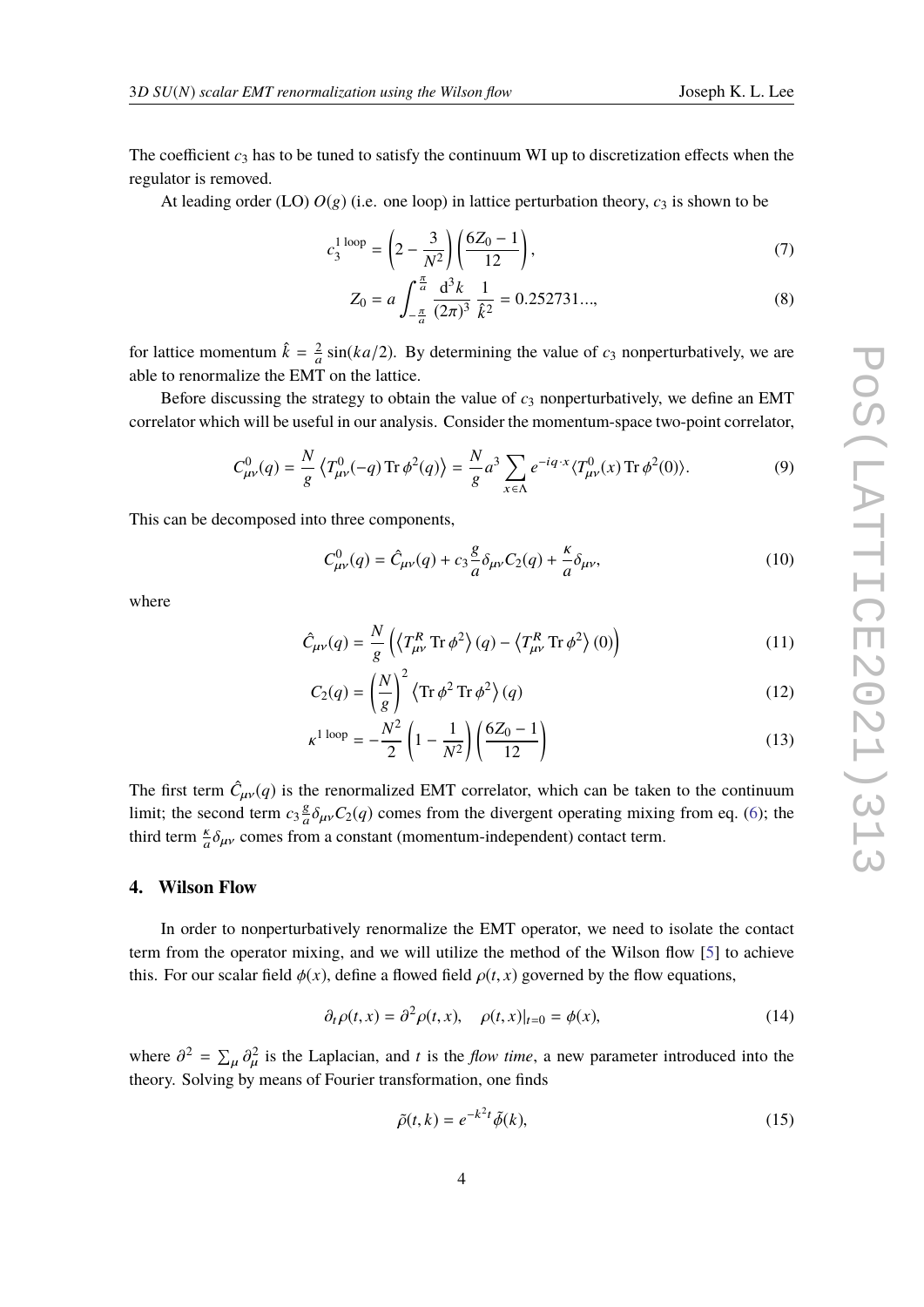where  $\tilde{\rho}(t, k)$  is the Fourier transform of  $\rho(t, x)$ ; the flow effectively smears the field with radius ∼  $\sqrt{t}$ .

The Wilson flow suppresses high-momentum modes exponentially, and thereby regulates the divergent contact term present in the EMT correlator  $C_{\mu\nu}^0(q)$ . We are therefore able to isolate the divergent mixing a from the divergent center term divergent mixing  $c_3$  from the divergent contact term.

In our case, we replace the operator Tr  $\phi^2(x = 0)$  in eq. [\(9\)](#page-3-0) with the operator Tr  $\rho^2(t, x = 0)$  at finite flow time *t*, and keep the renormalized EMT operator  $T_{\mu\nu}^R(x)$  at flow time  $t = 0$  to obtain

$$
C_{\mu\nu}^0(t,q) = \frac{N}{g} \left\langle T_{\mu\nu}^0(-q) \operatorname{Tr} \rho^2(t,q) \right\rangle = \frac{N}{g} a^3 \sum_{x \in \Lambda} e^{-iq \cdot x} \langle T_{\mu\nu}^0(x) \operatorname{Tr} \rho^2(t,x=0) \rangle. \tag{16}
$$

By definition,  $C_{\mu\nu}^0(0,q) = C_{\mu\nu}^0(q)$ . Again, this can be decomposed into three components:

$$
C_{\mu\nu}^{0}(t,q) = \hat{C}_{\mu\nu}(t,q) + c_3 \frac{g}{a} \delta_{\mu\nu} C_2(t,q) + K(t) \delta_{\mu\nu}.
$$
 (17)

At vanishing flowtime,  $K(t = 0) = \frac{k}{a}$ ; however at small finite flowtime,

<span id="page-4-2"></span>
$$
K(t) = \frac{\omega}{\sqrt{t}} + O\left(\sqrt{t}\right)
$$
\n(18)

$$
\omega^{1 \text{ loop}} = -\frac{N^2}{2} \left( 1 - \frac{1}{N^2} \right) \frac{\sqrt{2}}{24\pi^{3/2}}.
$$
 (19)

We utilize this small *t* expansion to remove the contact term contribution in our correlation function in order to obtain the value of *c*3.

#### **5. Lattice Setup**

The theory is simulated using the hybrid Monte Carlo algorithm, which was implemented using the Grid library [\[6\]](#page-9-3). For this paper, we focus on the  $N = 2$  theory. The simulated volumes  $N_I^3$  $_L^3$ , 't Hooft coupling in lattice unit *ag* (or equivalently the dimensionless lattice spacing), and bare masses  $(am)^2$  are listed in table [2.](#page-4-0) For each of the three 't Hooft couplings, two bare masses in the vicinity of the critical mass have been simulated (see table [1\)](#page-1-0).

<span id="page-4-0"></span>

| ag  | $(am)^2$          | Ν <sup>3</sup> | <b>Trajectories</b> | Sample frequency |
|-----|-------------------|----------------|---------------------|------------------|
| 0.1 | $-0.0305, -0.031$ | $64^{3}$       | 1,500,000           | 50               |
| 0.2 | $-0.061, -0.062$  | $128^{3}$      | 500,000             | 50               |
| 0.3 | $-0.092, -0.091$  | $256^3$        | 200,000             | 100              |

**Table 2:** For each 't Hooft coupling *a*g, two bare masses are simulated in three volumes

#### **6. EMT renormalization condition**

The renormalization scheme is defined by imposing the Ward identity

<span id="page-4-1"></span>
$$
\bar{q}_{\mu}\hat{C}_{\mu\nu}(t,q) = 0
$$
\n(20)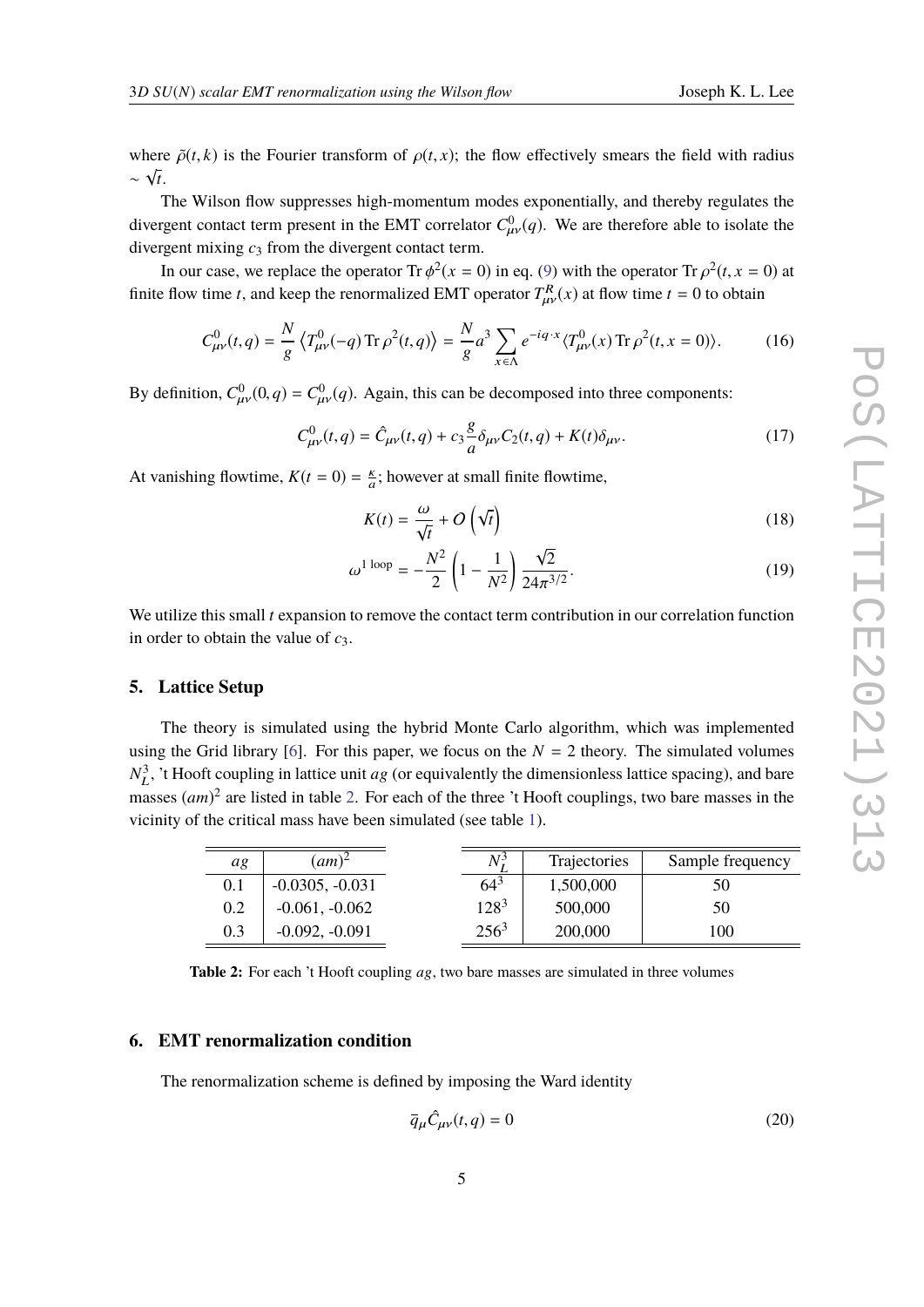on all lattice ensembles. Here  $\bar{q} = \frac{1}{q}$  $\frac{1}{a}$  sin (*aq*) is the lattice momentum. This condition is imposed on specific values of momentum  $aq^*$ . This gives a value of  $c_3$  for each choice of momentum, mass, volume and 't Hooft coupling. We then extrapolate the value  $c_3$  towards the massless and infinite volume limit to obtain  $\bar{c}_3$ . This defines a massless renormalization scheme, which is independent of the volume.

The renormalization condition eq. [\(20\)](#page-4-1) implies that  $\hat{C}_{\mu\nu}(t,q)$  is purely transverse, *i.e.*,

<span id="page-5-0"></span>
$$
\hat{C}_{\mu\nu}(t,q) \propto \bar{\pi}_{\mu\nu},\tag{21}
$$

where  $\bar{\pi}_{\mu\nu} = \delta_{\mu\nu} - \frac{\bar{q}_{\mu}\bar{q}_{\nu}}{\bar{q}^2}$  is the transverse projector. In other words, for a fixed longitudinal momentum *q* ∗  $\hat{C}_{1}^{*} = (0, 0, q^{*}), \hat{C}_{22}(t, q^{*})$  $\binom{1}{l} = 0.$ 

By rearranging eq. [\(17\)](#page-4-2) for the longitudinal component, we obtain the expression

$$
\frac{a}{g} \frac{C_{22}^{0}(t, q_{l}^{*})}{C_{2}(t, q_{l}^{*})} = c_{3} + \frac{\Omega}{g\sqrt{t}}, \text{ where } \Omega = \frac{\sqrt{2}aq_{l}^{*}}{3\pi^{3/2}}.
$$
\n(22)

We perform a fit using a linear function of the *inverse physical flowtime*  $\frac{1}{g\sqrt{t}}$ , leaving  $\Omega$  and  $c_3$ as fit parameters. From the fit, we can extrapolate  $c_3$  from the y-intercept.

#### **7. Numerical Results**

Picking the fit ranges for the physical flow time  $g\sqrt{t}$  requires special attention. They must first be sufficiently small to justify the small flow time expansion of eq. [\(17\)](#page-4-2). This also ensures the smearing radius is sufficiently smaller than the length of the lattice  $(gL = gaN_L)$  such that there will be small finite volume contributions from the boundaries. The physical flow time must also be larger than the lattice spacing (*a*g) such that actual smearing occurs across lattice points. We therefore impose the range to be between  $ag < g\sqrt{t} < 1$ . We performed the analysis for four values of momenta  $a|x^*| = 0.040, 0.008, 0.147, 0.106$ . Some symmetry of the fit are about in fig. 1, the of momenta *a*|*q* ∗  $\binom{1}{l} = 0.049, 0.098, 0.147, 0.196$ . Some examples of the fit are shown in fig. [1,](#page-6-0) the full fit results can be found in [\[2\]](#page-8-1).

In order to include the mass, volume and lattice-spacing dependence of the value of *c*3, we perform global fits using

$$
c_3(\overline{m_R^2}, gL, ag) = \overline{c_3} + p_0 \overline{m_R^2} + \frac{p_1}{gL} + p_2(ag),
$$
\n(23)

where  $\overline{m_R^2} = (m^2 - m_c^2)$  $\binom{2}{c}/g^2$  is the dimensionless renormalized mass (The values of  $m_c^2$  $c<sub>c</sub><sup>2</sup>$  are summarized in table [1\)](#page-1-0), g*L* is the dimensionless length of the lattice, and *a*g the dimensionless lattice spacing. As we have chosen our simulation to have large volume, small lattice spacing, and close to the critical mass, we believe that the linear corrections are appropriate. In particular, since the divergent mixing is a UV effect, we expect there to be small volume dependence coming from the IR.

For the global fits, the three parameters  $p_0$ ,  $p_1$ ,  $p_2$  are switched on individually, resulting in  $2 \times 2 \times 2 = 8$  fit models for each of the four momenta, which gives a total of 32 fit results for the value of  $\overline{c_3}$ . fig. [2](#page-6-1) shows examples of the global fits for momentum  $a|q_l^*$  $|l_l^*| = 0.098.$ 

In order to estimate the final statistical and systematic errors, we adopt the following procedure inspired by [\[7\]](#page-9-4). We construct the distribution of values for  $\overline{c_3}$  from global fits which does not include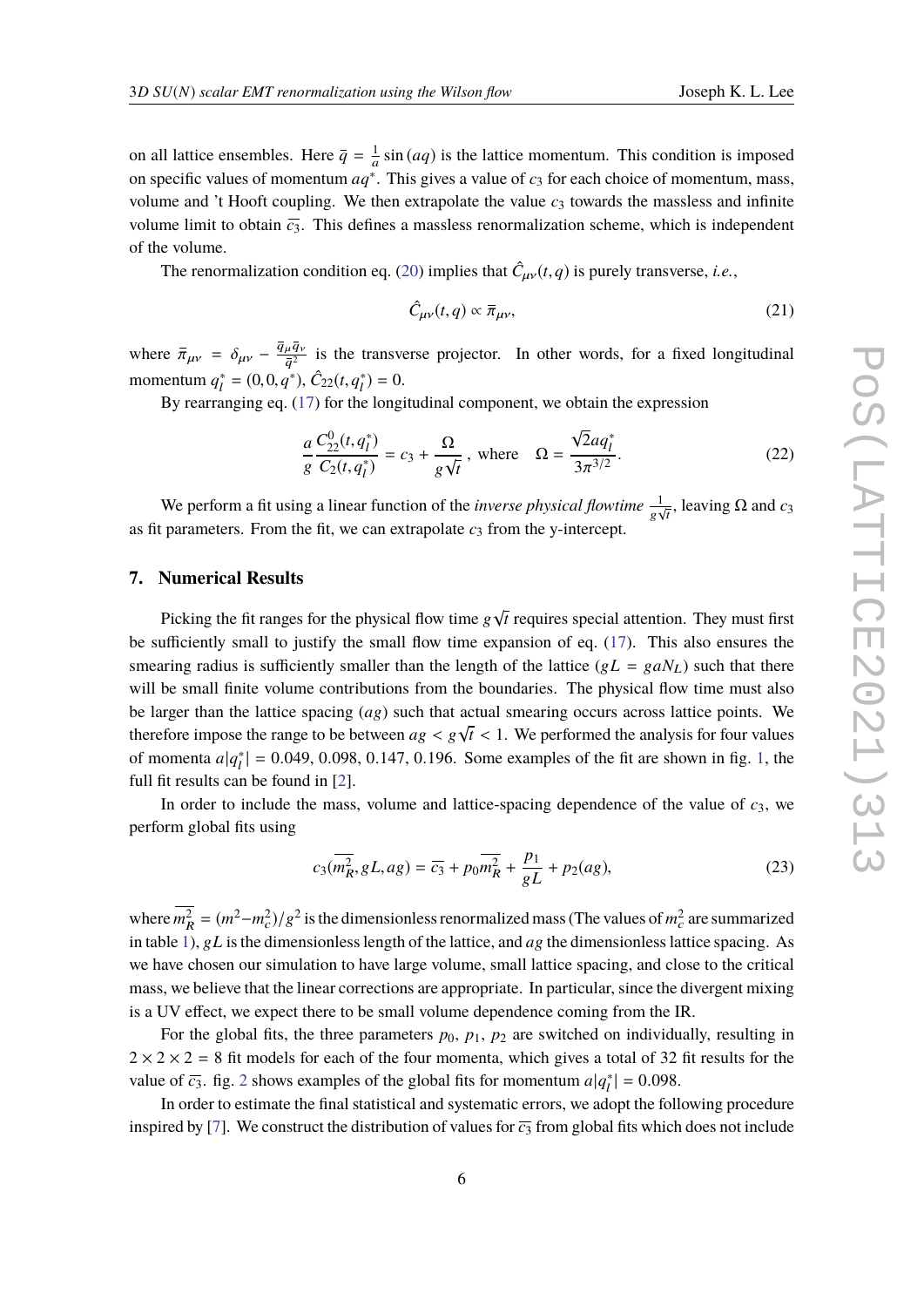<span id="page-6-0"></span>

**Figure 1:** Plots showing  $c_3$  against the inverse physical flow time  $\frac{1}{g\sqrt{t}}$  using eq. [\(22\)](#page-5-0) for momentum  $a|q_t^*| = 0.098$  with 't Hooft coupling  $a_8 = 0.1$  for three volumes. The red and blue data points are for the lighter and beguing meas simulations respectively and the corresponding error bands in the fit are from the lighter and heavier mass simulations respectively, and the corresponding error bands in the fit are from statistical uncertainty. The value of  $c_3$  is the y intercept on the fit.

<span id="page-6-1"></span>

**Figure 2:**  $c_3$  global fits using model 2, 3, 4 for  $a|q_t^*| = 0.098$ . Each plot is plotted against the respective free fitting parameter for each model, *i.e.*  $\overline{m_R^2}$ , gL, and *ag*; the value for  $\overline{c_3}$  is the y-intercept of the fit line.

any parameter with a fit value  $0.5\sigma$  compatible with 0. From the 17 results within the distribution, the central value of  $\overline{c_3}$  is defined to be the mean of the distribution, the statistical error to be the statistical error of the mean as measured with the bootstrap samples, and the systematic error to be the symmetrized central 68.3% confidence interval of the distribution. A summary of the values of  $\overline{c_3}$  and a histogram of the distribution are shown in fig. [3,](#page-7-0) along with the one-loop value  $c_3^{\text{1 loop}}$ .<br>3 from eq. [\(7\)](#page-3-1). This procedure yields the final result  $\overline{c_3} = 0.0440(16)_{stat}(51)_{sys}$ .

It is worth noting that the finiteness of this value in the infinite volume limit is a nonpeturbative feature of the theory. In perturbation theory, all terms of  $O(g^2)$  are IR divergent and depend on the IR regulator; but as shown in [\[3\]](#page-9-0) the theory is in fact nonperturbatively IR finite, where the dimensionful coupling effectively acts as the IR regulator in the infinite volume limit. Comparing the nonperturbative result for  $\overline{c_3}$  with the one-loop perturbative value, the nonperturbative value is approximately 20% smaller than the one-loop result. This is qualitatively expected, as the higher order terms in perturbation theory (with the IR regulator replaced by the coupling) changes sign at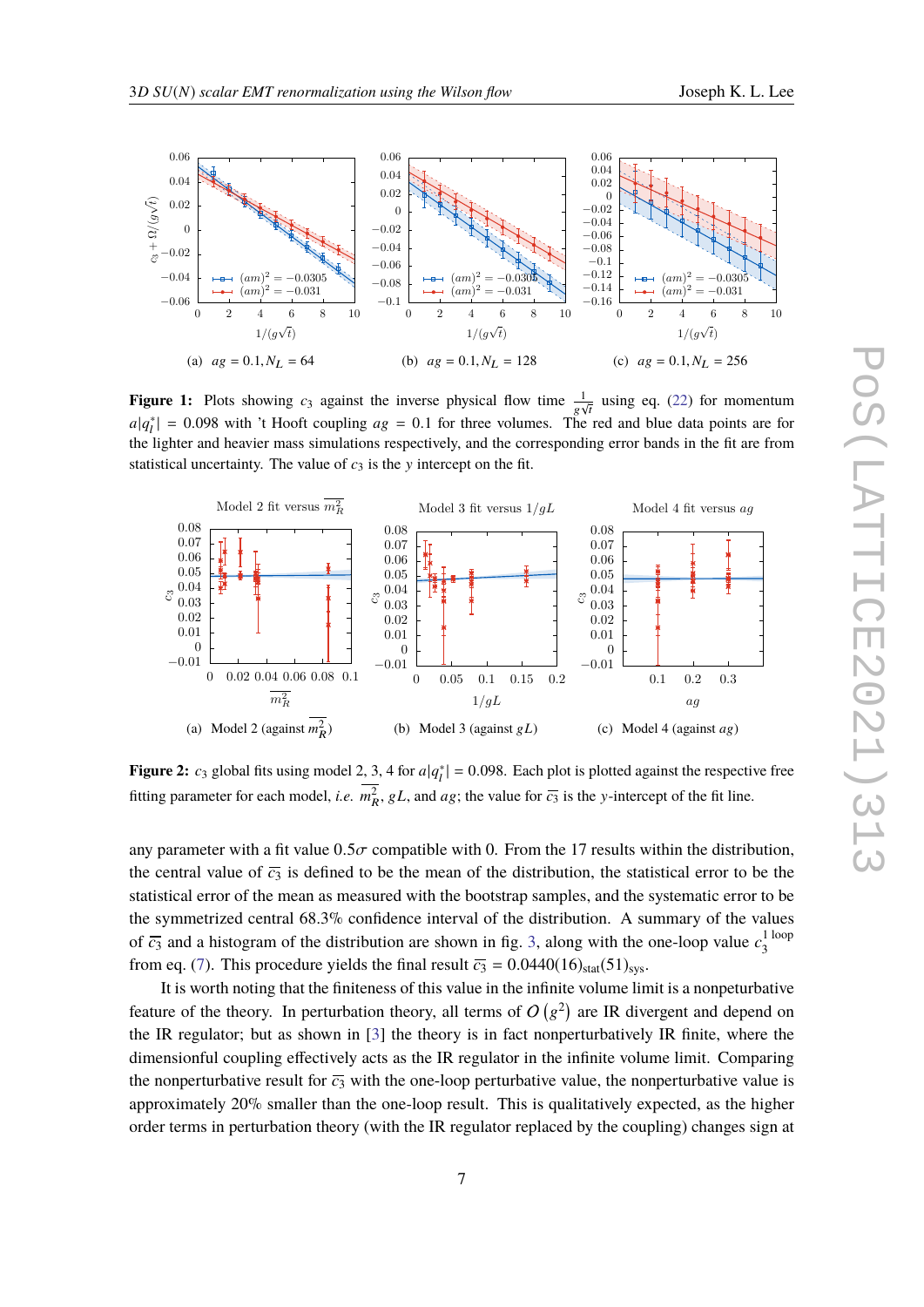<span id="page-7-0"></span>

(a) The values of  $\overline{c_3}$  for models with no fit parameters which are  $0.5\sigma$  compatible with 0.

**Figure 3:** The red line shows the final central result, the red and gray bands represent the statistical and systematic errors respectively. The brown dashed line shows the one-loop perturbation theory value from eq. [\(7\)](#page-3-1). The fact that the nonperturbative result is close to the one-loop perturbative value is expected due to the super-renormalizability of the theory.

every order, and the two-loop result is a correction of the opposite sign to the one-loop value.

## **8. Conclusion and Outlook**

We have presented a procedure to nonperturbatively renormalize the EMT on the lattice for a three-dimensional scalar QFT with a  $\phi^4$  interaction and field  $\phi$  in the adjoint of *SU(N)*. We have also presented numerical results of the EMT operator mixing for the theory with  $N = 2$ . The method utilizes the Wilson flow to define a probe at positive flow time, which can eliminate the divergent contact term present in the EMT correlator. This allows us to determine the mixing coefficient with the lower-dimensional operator  $\delta_{\mu\nu}$  Tr  $\phi^2$ . This ensures that the Ward identity can be restored in the continuum limit, up to outoff offects. continuum limit, up to cutoff effects.

The context of our investigation is to predict the CMB power spectrum for holographic cosmological models, and to test them against observational data. The next step of the investigation is to determine the renormalized EMT two-point function,  $C_{\mu\nu\rho\sigma}(q) = \langle T_{\mu\nu}(q)T_{\rho\sigma}(-q)\rangle$ , for this class of scalar theories. This two-point function can be used to compute the primordial CMB power spectra in the holographic cosmology framework. On the lattice, this correlator contains a large contact term of order  $O(a^{-3})$ . This large contact term presents significant statistical noise to the signal of the renormalized two-point function. We are currently exploring using a position-space-based filtering technique to eliminate the presence of such a contact term, which will allow us to make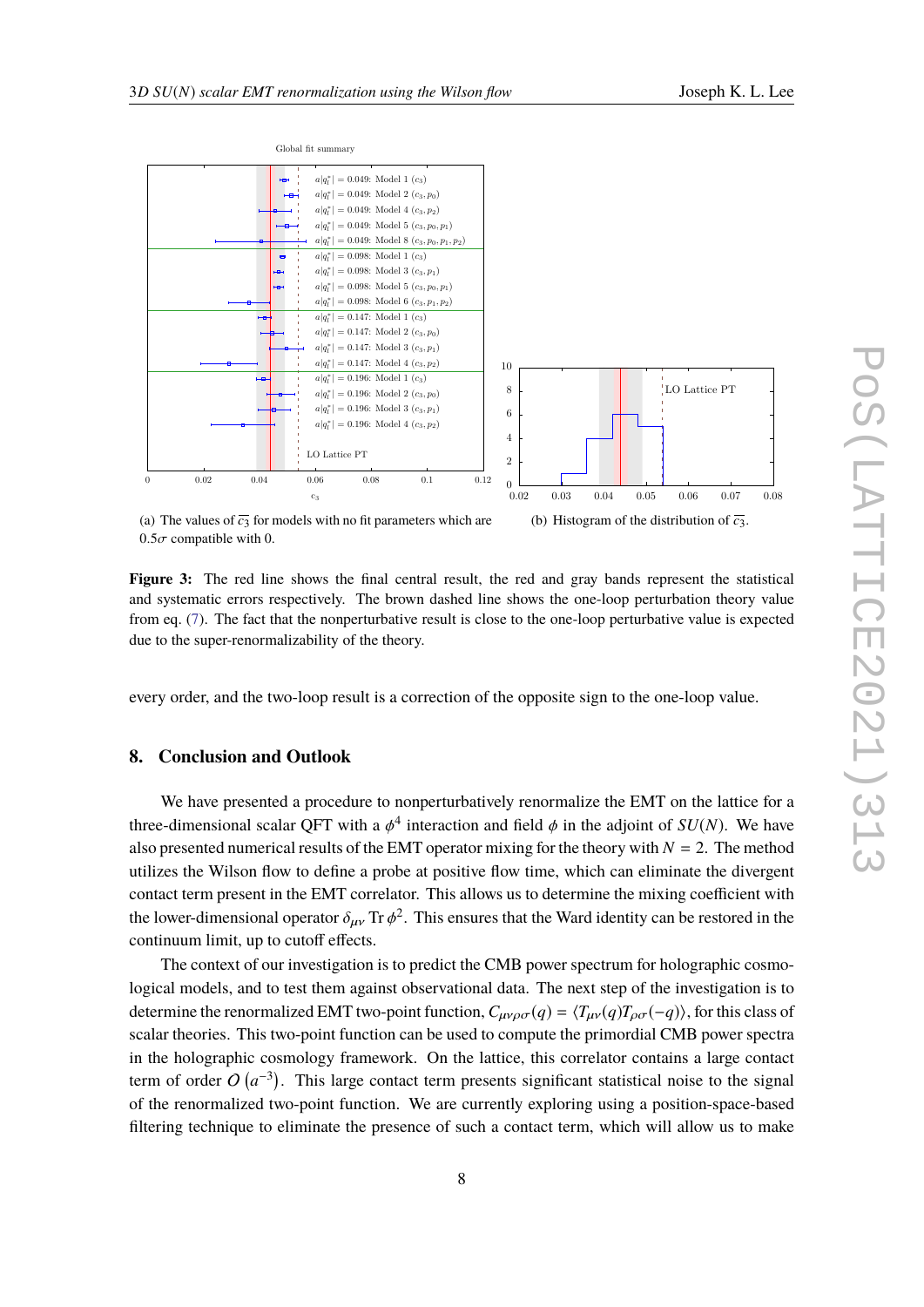a fully nonperturbative prediction for the CMB power spectra with the *SU*(*N*) scalar theory as the dual theory.

We are also working towards simulating and performing the renormalization of the EMT for three-dimensional QFTs with adjoint *SU*(*N*) scalars coupled to gauge fields. This is the class of theories preferred by the fit of the perturbative predictions to Planck data [\[8\]](#page-9-5). In these theories, the lattice EMT contains more counterterms which need to be determined. Much work has been performed in studying the EMT on the lattice for gauge theories [\[9\]](#page-9-6). The implementation of the Wilson flow for renormalizing the EMT has also been studied for gauge theories, e.g. [\[10\]](#page-9-7). We are exploring related methods to perform renormalization of the EMT for theories with scalar fields coupled to gauge fields. This will take us closer to fully testing the viability of holographic cosmological models as a description of the very early Universe.

## **Acknowledgments**

The authors would like to warmly thank Pavlos Vranas for his valuable support during the early stages of this project. We thank Masanori Hanada for collaboration at initial stages of this project. Simulations produced for this work were performed using the Grid [\[6\]](#page-9-3) and Hadrons libraries, which are free software under GPLv2. The data analysis was based on the LatAnalyze library, which is free software under GPLv3. This work was performed using the Cambridge Service for Data Driven Discovery (CSD3), part of which is operated by the University of Cambridge Research Computing on behalf of the STFC DiRAC HPC Facility. The DiRAC component of CSD3 was funded by BEIS capital funding via STFC capital grants ST/P002307/1 and ST/R002452/1 and STFC operations grant ST/R00689X/1. DiRAC is part of the National e-Infrastructure. A.J. and K.S. acknowledge funding from STFC consolidated grants ST/P000711/1 and ST/T000775/1. A.P. is supported in part by UK STFC grant ST/P000630/1. A.P., J.K.L.L., V.N., and H.B.R are funded in part by the European Research Council (ERC) under the European Union's Horizon 2020 research and innovation programme under grant agreement No 757646 and A.P. additionally grant agreement No 813942. J.K.L.L. is also partly funded by the Croucher foundation through the Croucher Scholarships for Doctoral Study. B.K.M. was supported by the EPSRC Centre for Doctoral Training in Next Generation Computational Modelling Grant No. EP/L015382/1. V.N. is partially funded by the research internship funds of the Université Paris-Saclay. L.D.D. is supported by an STFC Consolidated Grant, ST/P0000630/1, and a Royal Society Wolfson Research Merit Award, WM140078.

### **References**

- <span id="page-8-0"></span>[1] P. McFadden and K. Skenderis, *Holography for Cosmology*, *[Phys. Rev. D](https://doi.org/10.1103/PhysRevD.81.021301)* **81** (2010) 021301 [[0907.5542](https://arxiv.org/abs/0907.5542)].
- <span id="page-8-1"></span>[2] LatCos collaboration, *Renormalisation of the energy-momentum tensor in three-dimensional scalar SU*(*N*) *theories using the Wilson flow*, *[Phys. Rev. D](https://doi.org/10.1103/PhysRevD.103.114501)* **103** (2021) [114501](https://doi.org/10.1103/PhysRevD.103.114501) [[2009.14767](https://arxiv.org/abs/2009.14767)].